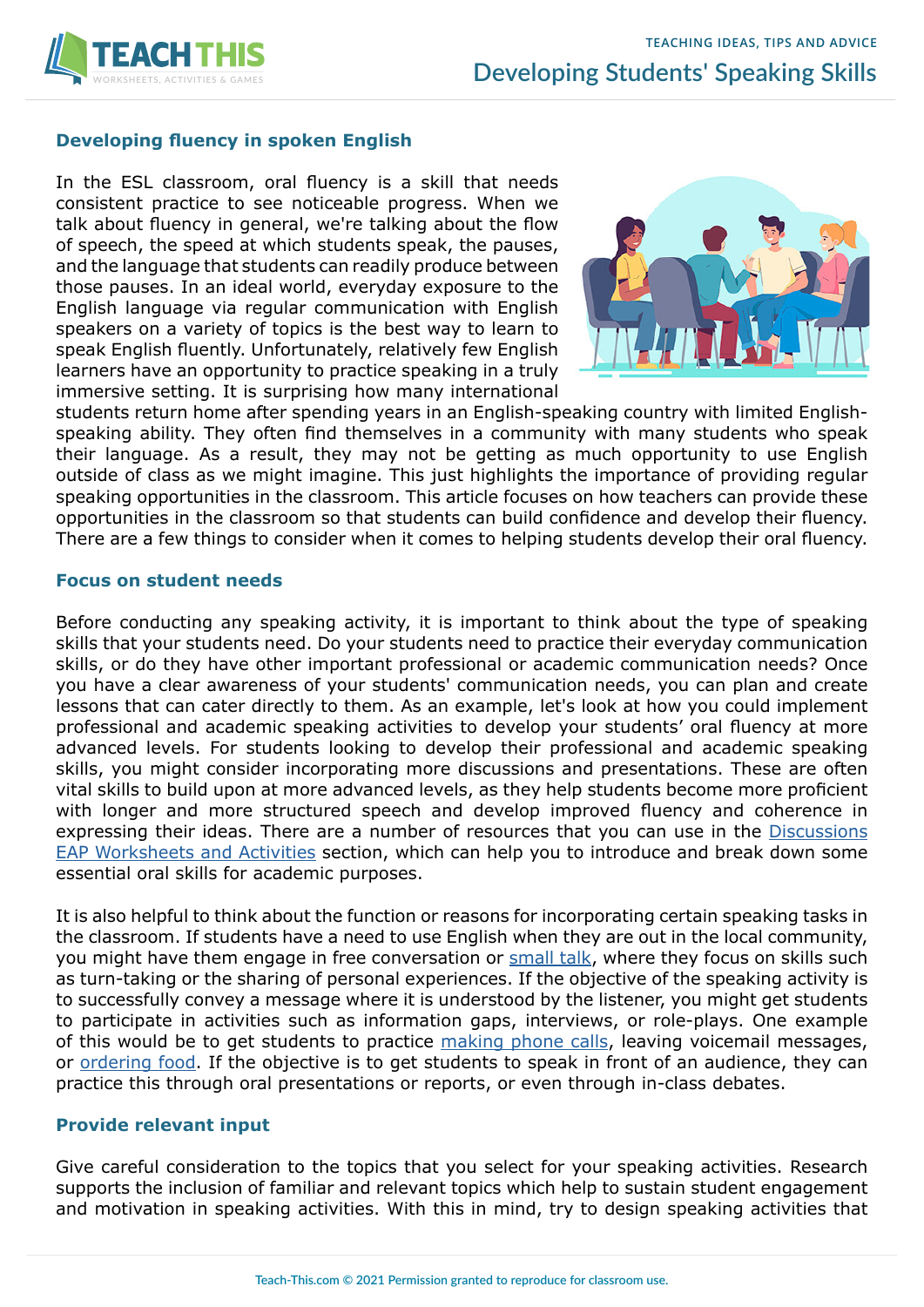

create an interest in or need for communicating. Some topics that work well at all levels include [hobbies and free time](https://www.teach-this.com/general-activities-worksheets/hobbies-free-time), [daily routines](https://www.teach-this.com/grammar-activities-worksheets/present-simple-affirmative-negative), [food](https://www.teach-this.com/general-activities-worksheets/food-drink), [culture](https://www.teach-this.com/general-activities-worksheets/cultural-celebrations), or [relationships](https://www.teach-this.com/general-activities-worksheets/family-relationships). Most teachers would agree that when their students can relate to a topic, their classes are livelier, and students are more eager to participate.

Another thing to keep in mind is to ensure that students have enough input or language to use when participating in speaking tasks. Before conducting a speaking activity, think about whether students have sufficient background knowledge and language to communicate on the topic. For learners who have difficulty speaking on the spot, scaffold the speaking activity and start with a warm-up. You can [brainstorm](https://www.teach-this.com/esl-games/brainstorming-games) words as a class or get them to create word maps with graphic organizers. It also helps to provide access to topic vocabulary, phrases, or main ideas to provide learners with context. Other ways to provide input are by giving students a short reading on the assigned topic, or simply by giving students a minute or two to quickly produce a basic outline or mind map if asked to give mini-presentations in small groups. Studies show that preparation time before speaking helps students to process and focus better on speaking tasks and reduces hesitations and stumbles.

#### **Teach common language chunks and phrases**

When teaching conversation for lower-level learners, prepare lists of useful phrases and sentences on each conversation topic. You can provide fixed conversational phrases that do not require English grammar knowledge for functions such as [greetings](https://www.teach-this.com/functional-activities-worksheets/introductions) or [agreeing and disagreeing](https://www.teach-this.com/functional-activities-worksheets/agreeing-disagreeing). Take for instance the following phrases used in small talk when meeting someone for the first time:

"Hi, my name's …………….. And you?" "It's nice to meet you." "Where are you from?" "What do you do?"

Teaching these fixed conversational phrases is useful because with consistent use, the language becomes more automatic, and learners get closer to mastering the use of these set phrases correctly in different contexts. Teaching fixed-conversational phrases is also valuable because you can follow up with a lesson that helps students to continue or sustain a conversation. One way to do this is by teaching the following useful language for reacting to something someone says:

"That's interesting!" "Wow!" "Really?" "Me too!" "Is that right?"

You could have students work in pairs to add these reactions to a dialogue. Then, ask the students to practice the dialogue using these reactions. As a final step, students can create their own dialogue and add the appropriate reactions. A follow-up lesson could be to have students recount an experience to sustain a conversation. Sometimes conversations may be cut short because students may not know what else to say. In this case, it's a great idea to have students practice giving detailed explanations or summaries of events or stories to help them keep conversations going. Another way to continue a conversation would be to get students to practice asking follow-up questions. Activities like 'Find someone who…' are ideal for this purpose.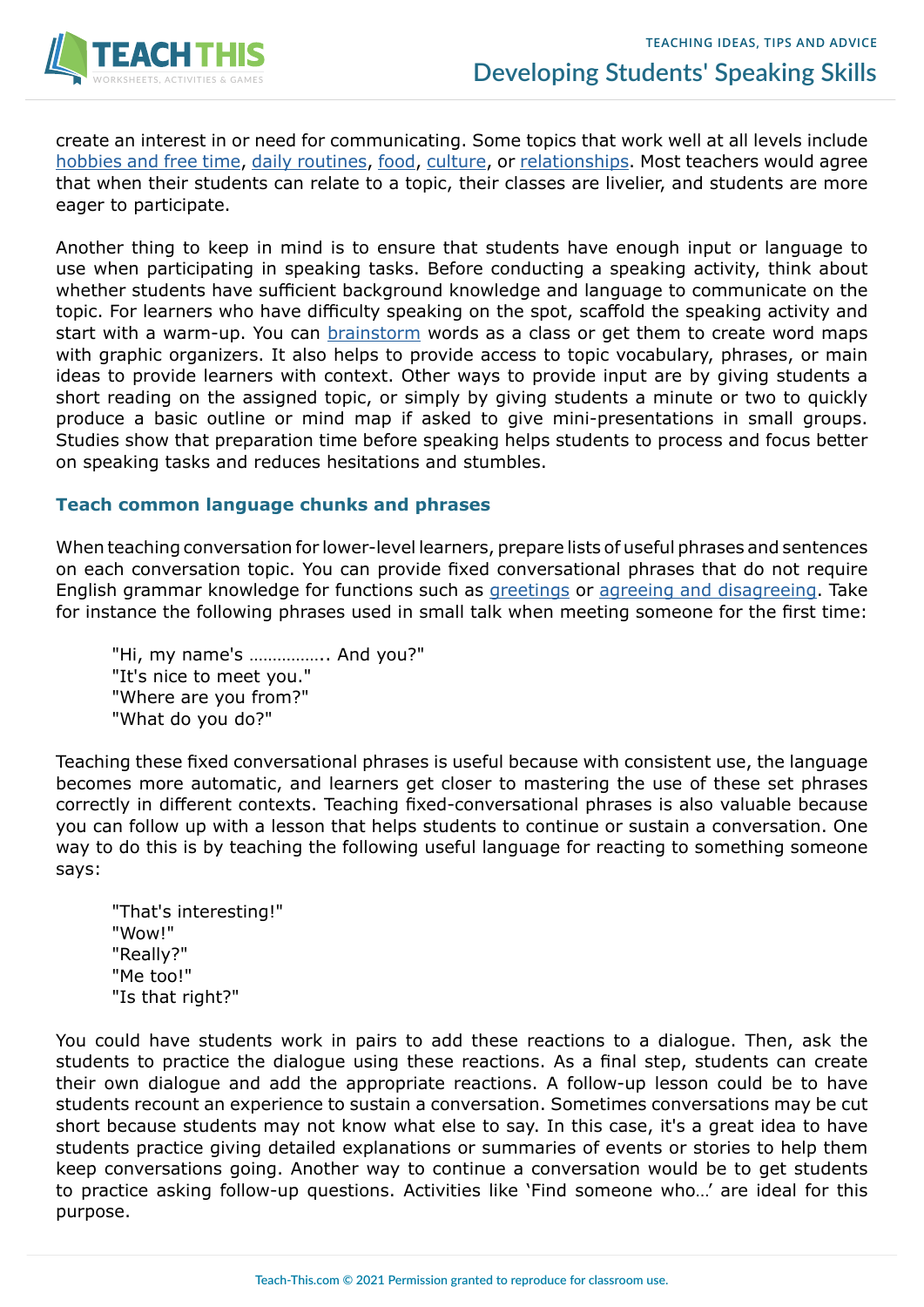

## **Focus on fluency**

A key indicator of more advanced-level language users is good fluency. Fluency has been known to improve when a bit of urgency is introduced to speaking tasks. The 4/3/2 method is an activity used by many teachers that encourages students to speak more fluidly by giving them the chance to manage issues related to pauses and hesitations. This is because the activity involves practicing a talk multiple times, which allows students to account for any errors or issues after each subsequent turn. To understand how the 4/3/2 method works, have a look at [4-3-2 Presentation Fluency](https://www.teach-this.com/academic-english-worksheets-activities/presentation-skills) in our Academic English section. The 4/3/2 method helps students develop more structured communication and develop more coherence as they attempt to link specific and relevant ideas together. Studies have shown that as students progress through the activity, their speech becomes more condensed, specific, and even more confident.

## **The importance of pronunciation**

For many students, pronunciation is not a significant barrier to attaining fluency. However, it should not be neglected as incorrect pronunciation can lead to misunderstandings or breakdowns in communication. Some students may struggle with pronunciation in English, mainly because there is no one-to-one correspondence between spelling and sound. It is also important for learners to be familiar with stress and intonation in English words and within sentences. For example, certain words can change from nouns to verbs and vice versa just by changing the stress from the first to the second syllable. In natural speech, English words are often connected or chunked together. Native speakers also tend to stress certain words in a sentence for emphasis to convey a particular meaning. A learner, therefore, needs guidance on these particular pronunciation features because they may not be present in their first language. Some activities that can help with pronunciation are, of course, the traditional repetition drills, or ones that ask students to listen and shadow the pronunciation of speakers in English songs or English videos. It is also helpful to practice reading aloud with narrative texts, or even by creating dialogues and having students present them.

## **Implementing feedback during speaking activities**

Feedback is important during speaking activities, but it's important to note that too much feedback can raise affective filters. The affective filter can be thought of as a mental or emotional block that impedes a learner's progress. The affective filter has been known to affect students' language production in the classroom. When the affective filter is high, it is usually because the student is stressed, anxious or self-conscious, resulting in a lack of confidence, and a reluctance to speak, participate or collaborate. Sometimes it also manifests as disinterest or boredom. On the contrary, when the filter is low, students feel safe and are more comfortable taking risks with using the language.

As teachers, we should ensure that affective filters remain low. One of the main roadblocks for many students towards developing fluency is high affective filters present in the classroom. It is always good to preface at the start of an activity, that any corrections or suggestions are made to help students be understood, especially to ensure that students do not lose face when being corrected. Echoing is a great way to provide feedback because it is less direct. When students make mistakes while speaking, rephrase the incorrect statement in a grammatically correct way and say it back to the student in an encouraging tone. You could also save the corrections for the end of the class by doing mini-lessons. Perhaps you overheard many of your students omitting articles, using incorrect prepositions, making word choice errors, or using awkward phrasing. In this case, a mini-lesson at the end of an activity helps to reinforce any corrections or suggestions to the general student body rather than targeting and putting a student on the spot.